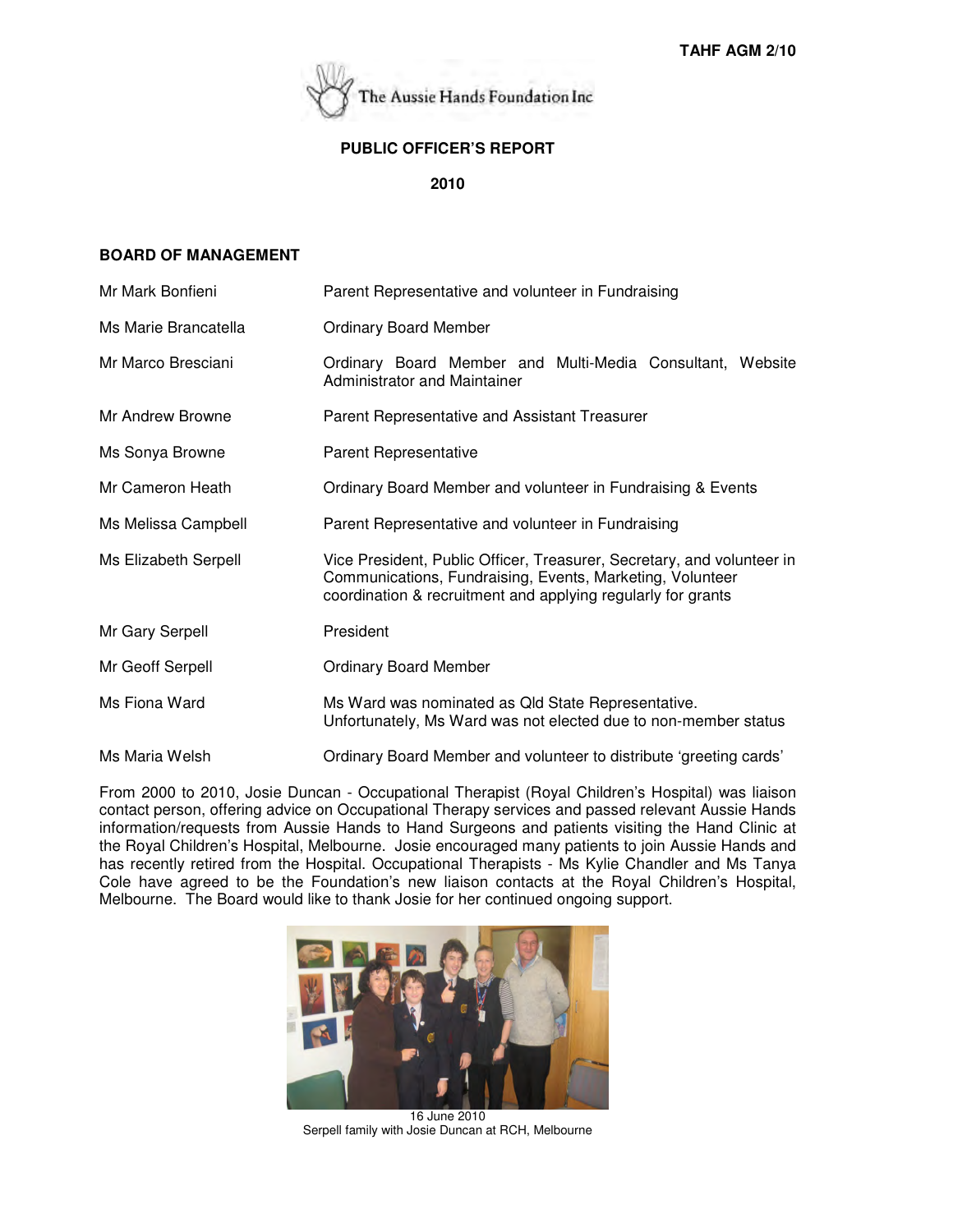## **MEMBERSHIP**

| Member Type              | State / Territory | Total (families)        | <i>2009</i>             |
|--------------------------|-------------------|-------------------------|-------------------------|
|                          | ACT               |                         |                         |
| <b>Hand Difference</b>   | <b>NSW</b>        | 6                       | 6                       |
|                          | NT                |                         |                         |
| <b>Hand Difference</b>   | QLD               | 8                       |                         |
| Professional             | QLD               |                         |                         |
| <b>Hand Difference</b>   | SA                |                         |                         |
| <b>Hand Difference</b>   | <b>TAS</b>        | 2                       |                         |
| <b>Hand Difference</b>   | <b>VIC</b>        | 46                      | 31                      |
| <b>Board Member</b>      | VIC               | 6                       | 3                       |
| <b>Financial Support</b> | VIC               | 13                      |                         |
| Professional             | VIC               | 2                       |                         |
| <b>Hand Difference</b>   | WA                | 3                       |                         |
| Professional             | WA                |                         |                         |
|                          |                   | <i><b>90 (2010)</b></i> | <i><b>54 (2009)</b></i> |

#### **MEMBER – INTERSTATE CONNECTIONS**

10 February 2010 visit by Serpell family from VIC met with the Bowles family from QLD during their visit to Melbourne

2 April 2010 visit by Serpell family from VIC to the Sparkes family QLD 15 April 2010 visit by E Serpell to RCH, Melbourne to meet with Lawrence family NSW after operation

## **GRANTS**

In June, Aussie Hands was approached by the Sentinel Foundation who expressed interest in the activities of Aussie Hands. A special project grant of \$10000 was received and will be allocated towards 'raising public awareness' of Aussie Hands via online marketing and social media with FACEBOOK. This amount will be included in the next financial year report 2010-2011. On behalf of the Board of Management and members, the Vice President wrote to the Sentinel Foundation to thank them for the marvellous gesture and will keep then informed regarding Aussie Hands future endeavours.

| <b>Application Date</b> | <b>Funding Organisation</b>                                                                                                                              | <b>RESULT</b>     | Amount | Received \$\$ |
|-------------------------|----------------------------------------------------------------------------------------------------------------------------------------------------------|-------------------|--------|---------------|
|                         |                                                                                                                                                          |                   |        |               |
| 31 Mar 2009             | Lord Mayor's Charitable Fund<br>Office furniture & Storage Units                                                                                         | <b>SUCCESSFUL</b> | \$2800 | 14 Oct 2009   |
| 12 Aug 2009             | Office for Disability, Department of<br><b>Planning and Community Development</b><br>12-month website maintenance and<br>Development www.aussiehands.org | <b>SUCCESSFUL</b> | \$3500 | 28 Jan 2010   |
| 18 Dec 2009             | Telstra's Kids Fund<br>Postage to circulate brochures to<br>Radiologists and Occupational<br>Therapists (nationally)                                     | <b>SUCCESSFUL</b> | \$1200 | 2 Jun 2010    |
| 31 Mar 2010             | Lord Mayor's Charitable Fund<br>To provide a one-off salary to the<br>Vice President for 10-years service                                                | UNSUCCESSFUL      | \$5000 |               |
| 10 June 2010            | <b>Ross Divett Foundation</b><br><b>Promotional Material</b>                                                                                             | UNSUCCESSFUL      | \$5000 |               |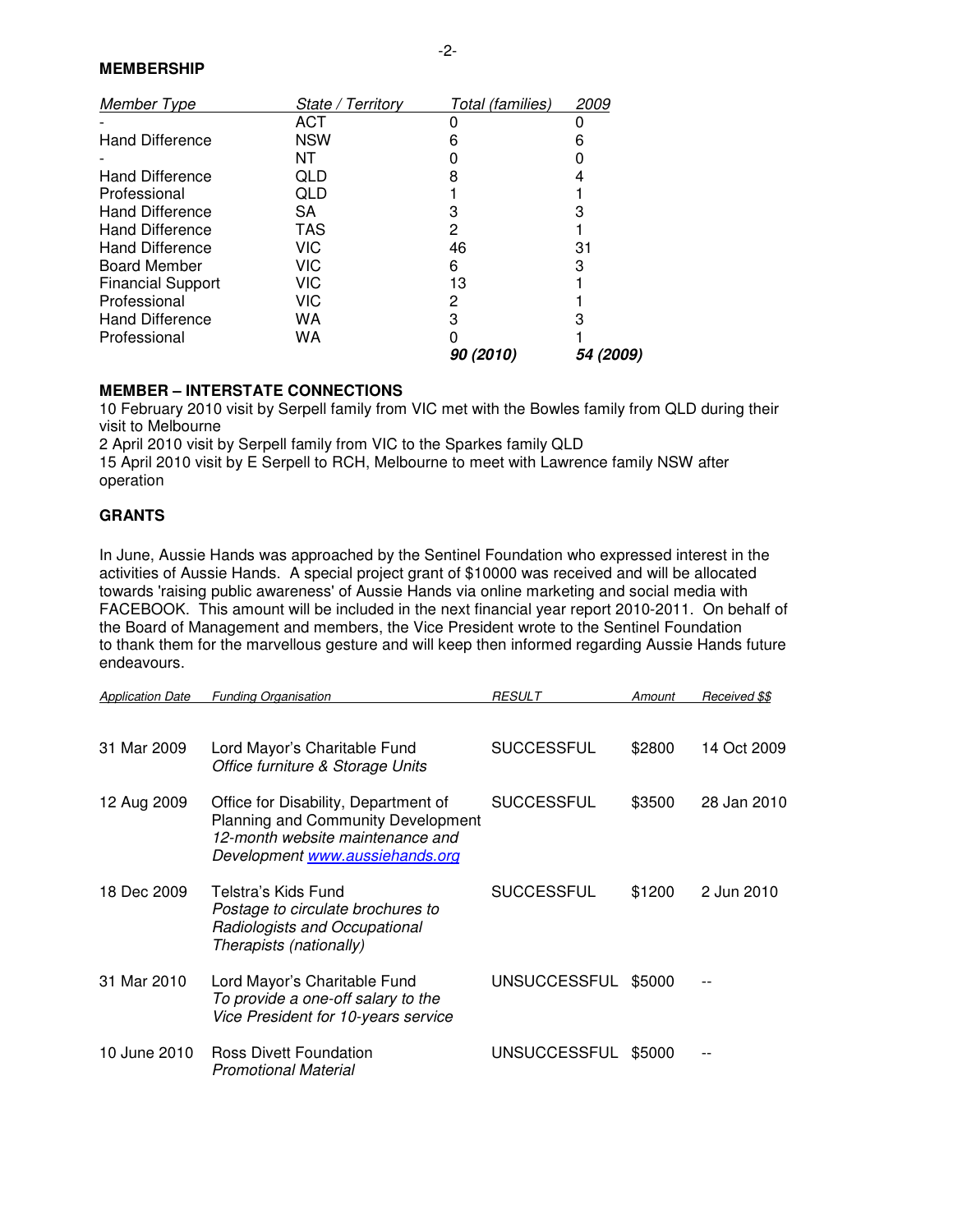#### **FINANCE**

Acknowledgement to Nunzio Panella from the Oxford Accounting Group who prepared the Foundation's Taxation Statement for the year ending 30 June 2010. Income and Expenditure Reports provided at the AGM. The Foundation is very grateful to Nunzio who has once again donated his professional services to the Foundation.

#### **RESEARCH**

Hand surgeons at the Royal Children's Hospital received ethics approval in June 2010 for the APERT study which will be the longest follow-up of hand function in APERT's ever done which will be very important in the assessment of quality of life and functional outcomes.

Aussie Hands is supporting the APERT study outlined below which is the first research project involvement for the Foundation. Finally, many years of fundraising and grants has given Aussie Hands the opportunity to provide financial assistance towards research. Total contribution by Aussie Hands for the APERT study is \$4435. It is anticipated in the future, Aussie Hands will embrace other valuable research projects.

#### LONG TERM REVIEW OF HAND SURGERY FOR APERT SYNDROME

Apert syndrome is a congenital syndrome with significant craniofacial & complex hand anomalies, both of which require surgical reconstruction. Surgery usually begins in infancy & for most children many procedures are required to achieve optimal function. Over the past 40 years approximately 20 patients with Apert syndrome have undergone surgery to their hands at Royal Children's Hospital (RCH), Melbourne.

We are intending to conduct an audit into the long-term outcomes of this surgery. We wish to review the patients who have undergone this surgery over the past 40 years at the RCH. We feel that it is important to audit the outcomes of surgery in this group, as the surgical techniques have evolved throughout this period. Our aim is to formally re-assess as many of the patients as possible. To our knowledge from the literature a follow up of the long-term outcome of hand surgery in Apert patients has not been performed.

The patients will be identified by the hand fellow (principal investigator - Dr Kim Taylor) from the existing craniofacial database, theatre records and hospital coding numbers. Records will be reviewed by the principal investigator to obtain details of the surgical procedures. Patients will be invited to participate by a phone call from the hand fellow of the plastic surgical department. The assessment would involve an initial phone call questionnaire to the children or where appropriate, the parents by a hand therapist. This is a standardized assessment (the FIM or weeFIM assessment) and is of approximately 20 minutes duration. Then an outpatient appointment at the Royal Children's Hospital for approximately 1-2 hours will be scheduled at the patient or parent's convenience for further assessment by a hand therapist and the hand fellow. This will be similar in nature to the routine outpatient reviews that the patient will be familiar with. It will involve assessment of hand function including range of movement and strength measurement and assessment of dexterity and sensation. We will also ask to take photographs of patient's hands (after obtaining appropriate consent) – this is also done routinely in our clinical practice. This will involve 2D images of three views of each patient's hands and digital copies of previous photographs.

For any interstate or country patients we will co-ordinate their assessment with other appointments at RCH to avoid any extra travel. All information collected will be stored on a password protected RCH computer within the locked office of the plastic surgical department until the youngest child reaches 25 years of age. Stored data will be de-identified. We intend to publish the de-identified outcomes of this study in a peer reviewed hand surgery journal after appropriate consent from patients has been obtained.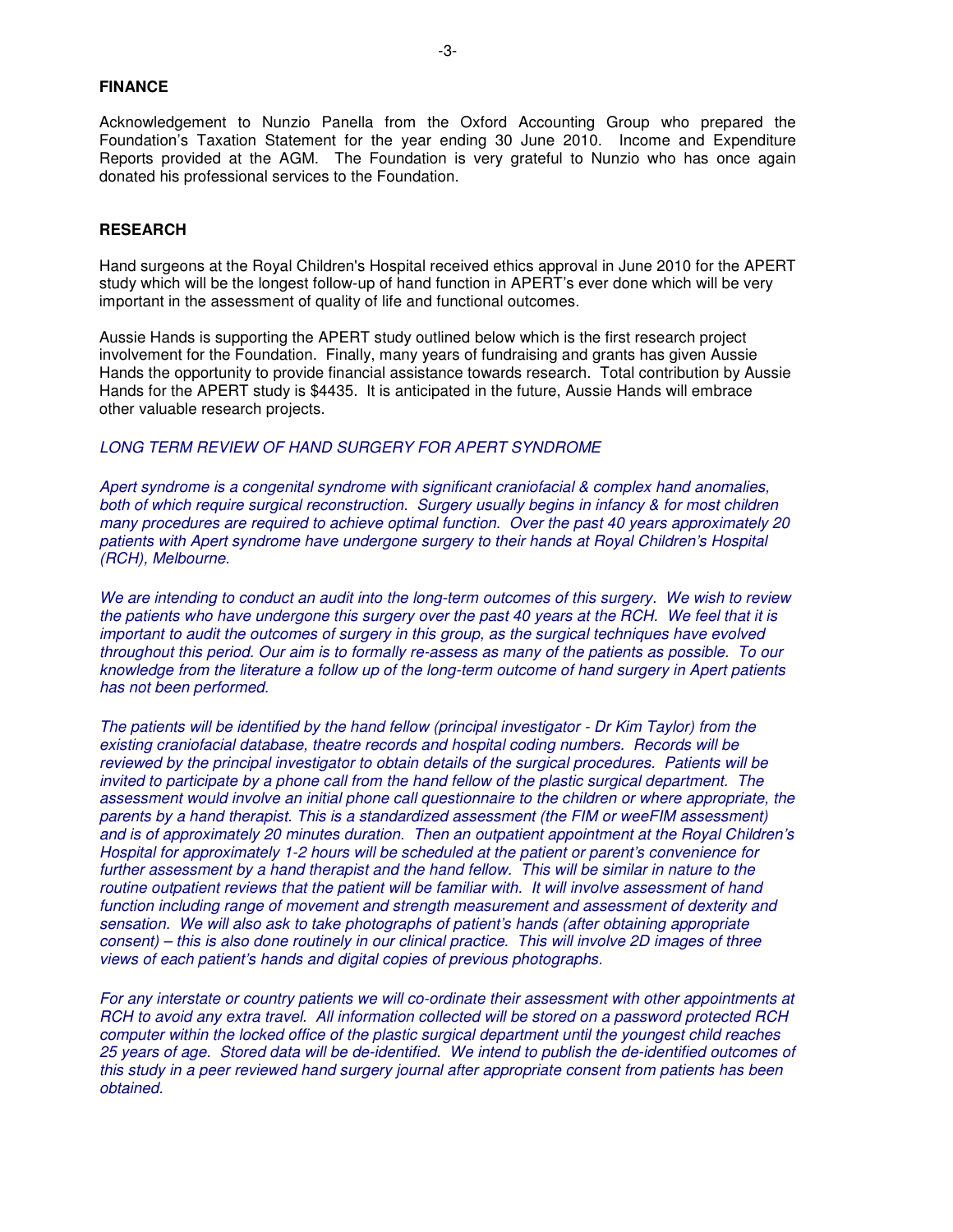### **STRATEGIC PLANNING**

From 3 August to 13 October 2009, Oxfam Skills Share arranged for Mr Donald Holmes (volunteer) to consult Aussie Hands on Strategic Planning. A review of 'volunteer involvement' was the main focus with a result of recruiting two volunteers who were given the combined roles of Volunteer Coordinator and Project Managers.

From 6 August, the University of Melbourne, Graduate Consulting Group from the Faculty of Business & Economics liaised regularly with the Vice President and on the 5<sup>th</sup> of November arranged a presentation highlighting key areas for future planning including: volunteer management, establishing partnerships and seeking grants based on regular projects.

## **EXTERNAL RELATIONS**

#### **ATLHA ONLUS, Milan visit to Melbourne 25 Feb – 7 Mar 2010**

#### Melbourne-Milan Youth Exchange Program

As a result of a signed agreement between Aussie Hands and ATLHA ONLUS, Milan, Italy in August 2008, this event launched the first Melbourne-Milan exchange program between the two sister cities.

From August 2009 to February 2010, the Vice President was involved in the coordination of MELMI (Melbourne & Milan) the first exchange of members from ATLHA ONLUS, Milan visiting Melbourne for a few days to meet other disability groups and join in many activities. The visit was the culmination of a close working relationship the City has developed over time with Atlha Onlus and was supported by their official partner, Aussie Hands Inc and project partners the City of Melbourne, Italian Chamber of Commerce, Italian Institute of Culture, Bayley House Brighton, Interchange (Outer East), Wesley Mission (Fire & Clay) Lilydale, Arts Project Northcote, Octagon, and sponsors: Housing Resource & Support Service Carlton, Etihad Stadium, Carlton Football Club, Koori Heritage Culture Centre, Phillip Island Visitor Information Centre, Friends of the Zoo, Blueprint Carlton, Veneto Club Bulleen, Reggio Calabria Club West Brunswick, the Serpell family and the Lazzari Family



ATLHA ONLUS Youth group at Melbourne Zoo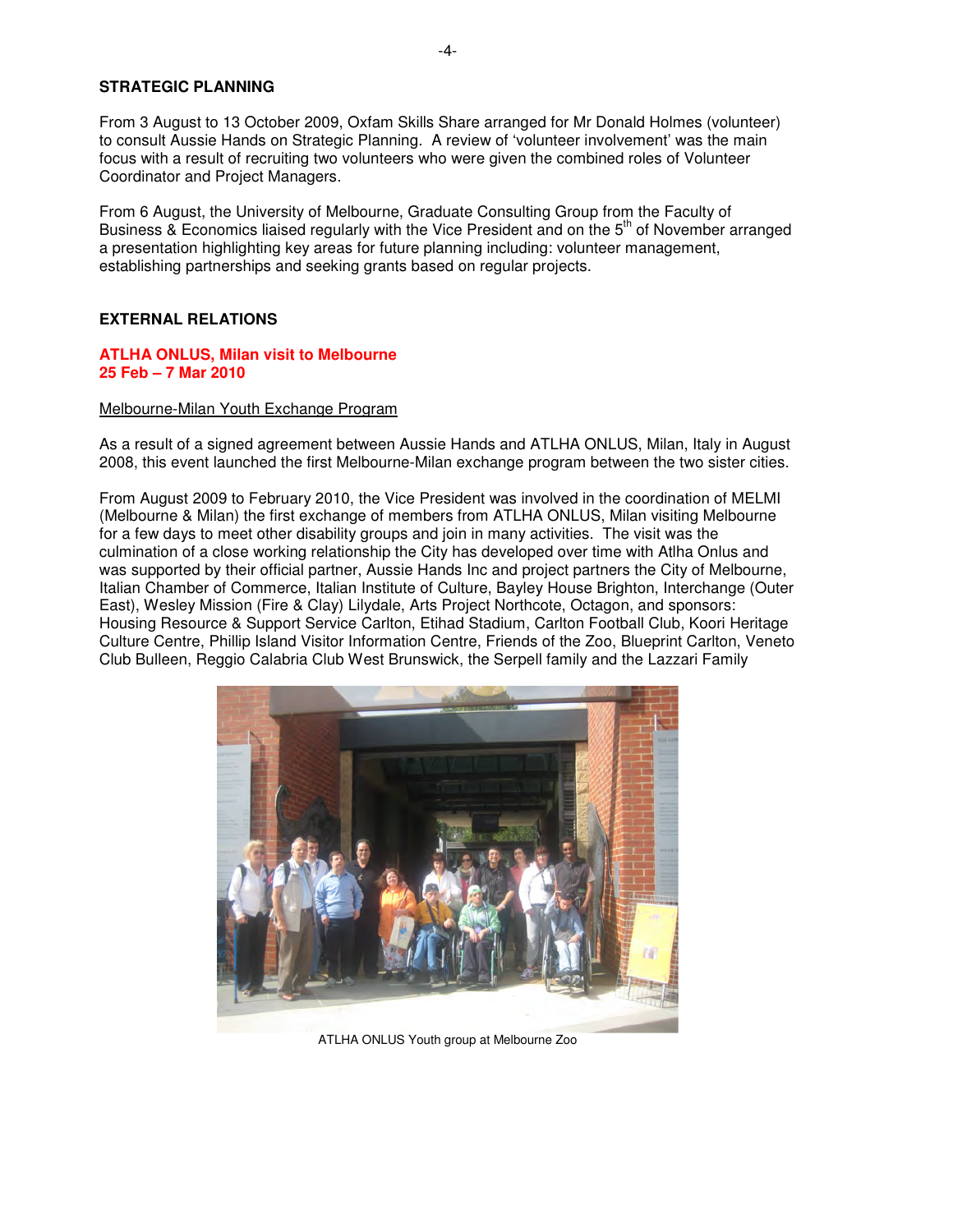### **RAISING AWARENESS**

#### Presentations

For the first time Aussie Hands was approached by several Rotary Clubs in Victoria to conduct Presentations on:

- 5 May 2010, Rotary Club of Strathmore VIC (\$200 donation received)
- 9 June 2010, Rotary Club of North Essendon VIC (\$100 donation received)
- 7 July 2010, Rotary Club of Moonee Valley VIC

The presentations to the Rotary Club members provided an insight on Aussie Hands background, activities and future aims and objectives. The Rotary clubs certainly took an interest in Aussie Hands and asked us many questions relating to congenital hand anomalies and fundraising.



The Serpell family with President and Chair of the Rotary Club of Strathmore, Victoria, 5 May 2010

#### Campaign to circulate 'brochures'

Due to lack of volunteers and funding during 2009, Aussie Hands was unable to circulate/distribute brochures. Due to recent volunteer recruitment and funding from the Telstra's Kids Fund, this task will now become a reality. Volunteers have expressed interest to assist with the database and collating for the distribution of brochures to ALL Australian Occupational Therapists and Radiologists.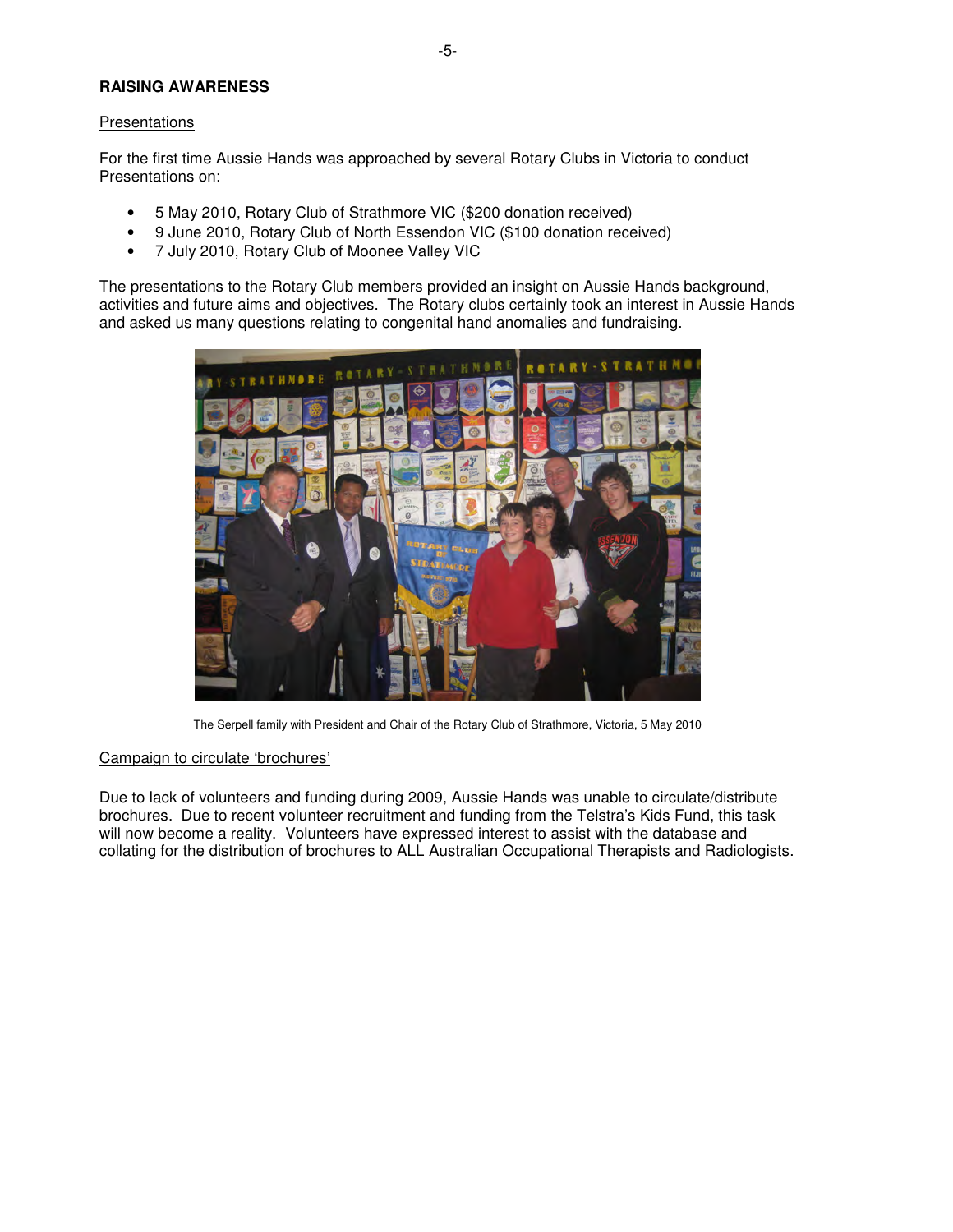### **RAISING AWARENESS** (Cont.)

### AFL – ETIHAD STADIUM

On 1 December, Board Member Geoff Serpell and Vice President Elizabeth Serpell met with Mr Ian Collins, CEO, Etihad Stadium, Melbourne. After an informal chat and brief outlining the aims and goals of Aussie Hands, Mr Collins advised that Etihad Stadium would be happy to support Aussie Hands members for future events and activities.



Elizabeth Serpell, Ian Collins and Geoff Serpell, ETIHAD STADIUM

#### Local School Project – Melbourne

Year 9 students (Nick Hurst and Josh Markar) from the Christian Brothers College (CBC) at St Kilda-Balaclava in Melbourne interviewed the Vice President during Semester 1. Students were required to find a charitable organisation, conduct an interview and put together a display highlighting the functions of the organisation and how it helps people. As a result of Nick & Josh's impressive project, the school community learnt more about 'Aussie Hands' at the College's Exhibition during June.



Nick Hurst & Josh Markar, CBC St Kilda- Balaclava Campus, 295 Carlisle Street, Balaclava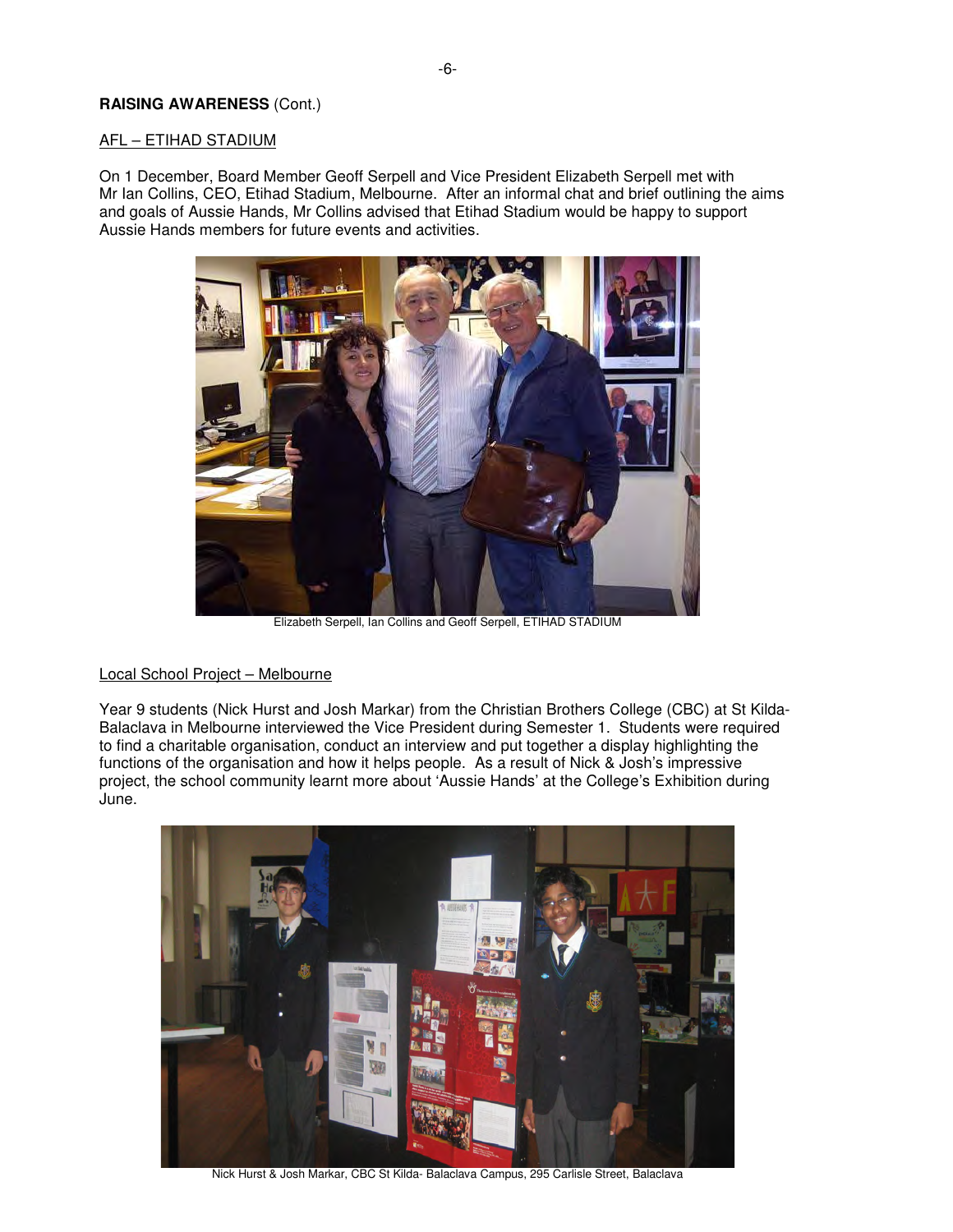#### **RAISING AWARENESS** (Cont.)

### **RADIO**

10 August 2009 101.9 Fox FM (Melbourne)

Matt & Jo interviewed Patron Kate Doughty about the upcoming Fox Fashion Face Off which is part of the 2009 Melbourne Spring Festival Week.

3 December 2009

3CR

Interview with Helen Gwilliam and Elizabeth Serpell Vice President (including telephone interview with Patron Kate Doughty in conjunction with 3CR's broadcast in celebration of International Day of People with Disability.

**TV** 

26 July 2009 Channel 9 News Website Re-Launch and interview with members and Patron Kate Doughty

25 September 2009 4 December 2009 Channel 31 NAT CHAT Interview with David McLauchlan and young Aussie Hands member David Serpell along with Elizabeth Serpell Vice President on the background and activities of Aussie Hands

## **PRINTED MEDIA**

3 August 2010 HERALD SUN Page 17 'Taking in to the Max in fresh start' featuring young member Max Barnes (after website launch event at RCH)

9 November 2010 Moreland Leader Newspaper 'A Helping Hand' featuring young members Elouise Browne, Laura Campbell & David Serpell advertising the Aussie Hands Christmas family event on 15 November 2010, Edwards Park, Port Melbourne.

### **ONLINE PUBLICATIONS**

1 August 2009 Nursing Australia's enews

# **PROMOTIONAL MATERIAL**

Aussie Hands has some marketing/promotional material including T-Shirts, USB's (1GB), Mugs, Key Rings, Pens and 'hand-shaped' cookie cutters. Aussie Hands will seek funding during 2011 to purchase more products to add to the range.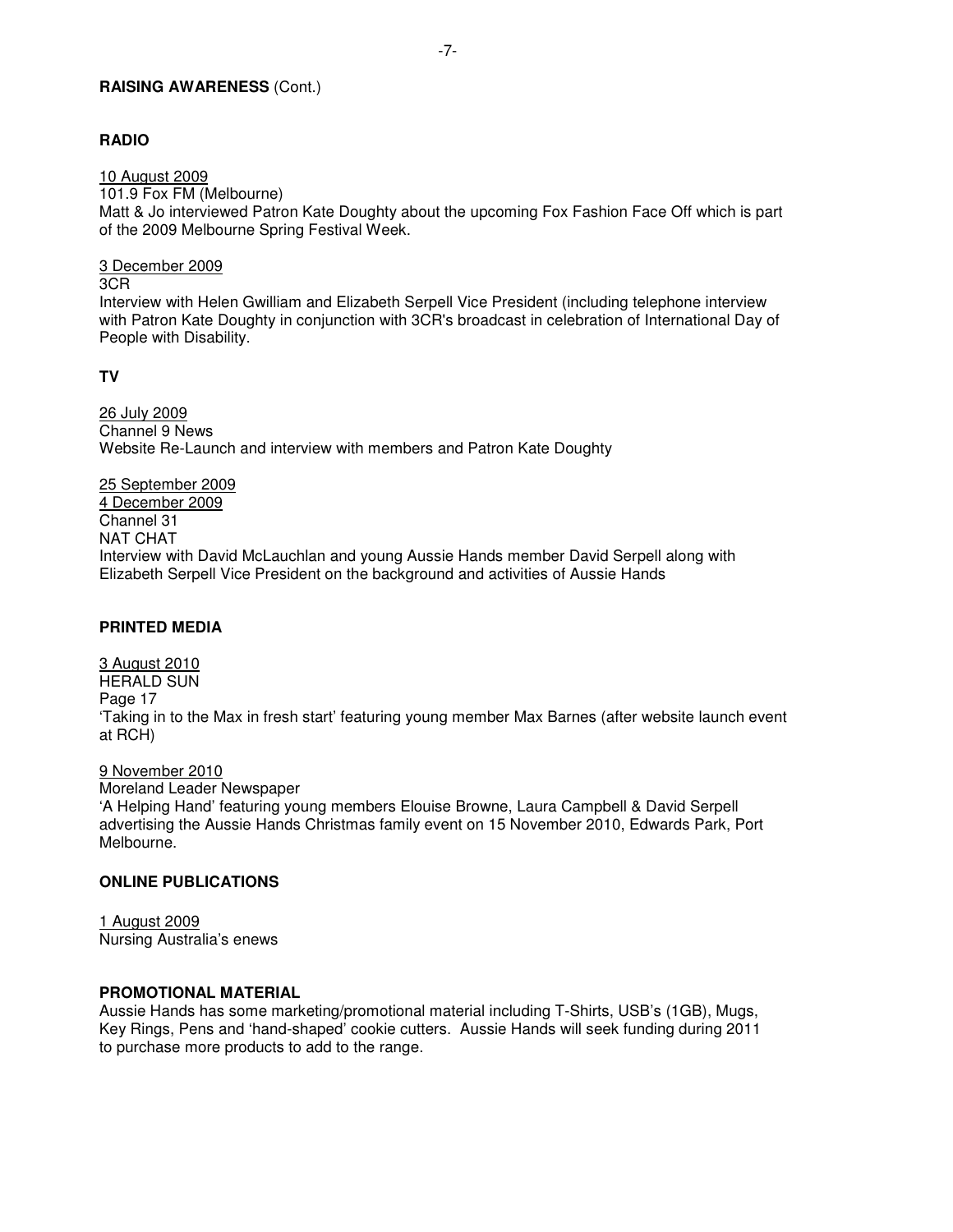### **EVENTS**

### **26 July 2009 Melbourne NEW LOOK WEBSITE LAUNCH**

#### **Hand it to the Aussie Hands Heroes**

The website launch presentation was held on Sunday 26 July 2009 from 11-2 pm in the Ella Latham Room at Royal Children's Hospital. It was the launch presentation of the new look website for Aussie Hands, as new members have joined and the profile of Aussie Hands is expanding.

-8-

Excitement was in the air with the media coverage by Channel 9 news and an article in the Herald Sun. In the Leader newspaper on 10 March 2003 the Serpell's hope was to have members Australia wide and a website and now their dreams are turning into reality.

The two speakers were **Kate Doughty** and **Leo Driessen** who both shared their inspiring personal story of what it is like to be born with a hand difference. They stand out from the crowd not because of their hand difference but because of their exceptional desire to achieve their potential and pursue their dreams.

In September 2007 Kate was appointed as the Foundation's Patron to represent Aussie Hands and be a mentor and inspiration to young members. Kate is a dressage champion and has been riding since the age of eight. Kate has completed Postgraduate studies in Psychology, is working at the Victorian Institute of Sport and is a scholarship holder for equestrian at the Victorian Institute of Sport and has her sights set on the Olympic Games 2012 in London.

Leo Driessen born with a hand difference has a positive attitude to life and he stated that "I don't think my hand has ever stopped me trying anything. It has never been a problem. I realise that it has been more of an issue for other people than for me". The words from his speech sum up his philosophy of life and "that his hand is not a particularly special part of who I am just one part". He is matter of fact and humour is a dose of the best medicine when Leo recounts his life story. When people asked him what happened to his hand he made up fictitious stories such as it was a 'shark attack or chainsaw accident'. Leo has a passion for sport and played the trumpet, was speed skating Australian champion, tried roller skating, dirt bike riding and raced club level Enduro from the age of 18 to 35. Leo even tried his hand at archery although even for him this proved rather challenging. Leo is an Engineer and has a Bachelor of Engineering degree and has a flair for inventing. He designed and built prototypes until he found a clutch mechanism that suited him for racing and built his first go cart at the age of 12. "This gives you a hint of what really defines me not my hand, but that I'm an engineer through and through".

What strikes me about Leo and Kate is their steely determination and burning desire to reach the pinnacles of their chosen career. As a mother and parents we have to put our faith and trust in the skilled hands of the plastic surgeons.

#### Other speakers were **Guy Dowling** and **Bruce Johnstone**.

**Guy Dowling** an honorary senior lecturer in the Department of Surgery, Faculty of Medicine from Monash is a reconstructive plastic surgeon and has a special interest in reconstructive hand surgery and a specialist in paediatric hand surgery.

**Bruce Johnstone** from RCH is a Plastic and Maxillofacial surgeon who specialises in paediatric hand surgery. **Chris Coombs** a congenital hand and microvascular surgeon from RCH who has a special interest in paediatric hand surgery and paediatric microsurgery and **Josie Duncan** an occupational therapist also from RCH also attended the event.

Sandwich and fruit platters were kindly catered. Some so called 'normal people' may see a hand difference as an obstacle but for these exceptional role models it is an opportunity to succeed and triumph in every endeavour. Acknowledgement also to the tireless support of the founders of Aussie Hands - **Elizabeth and Gary Serpell**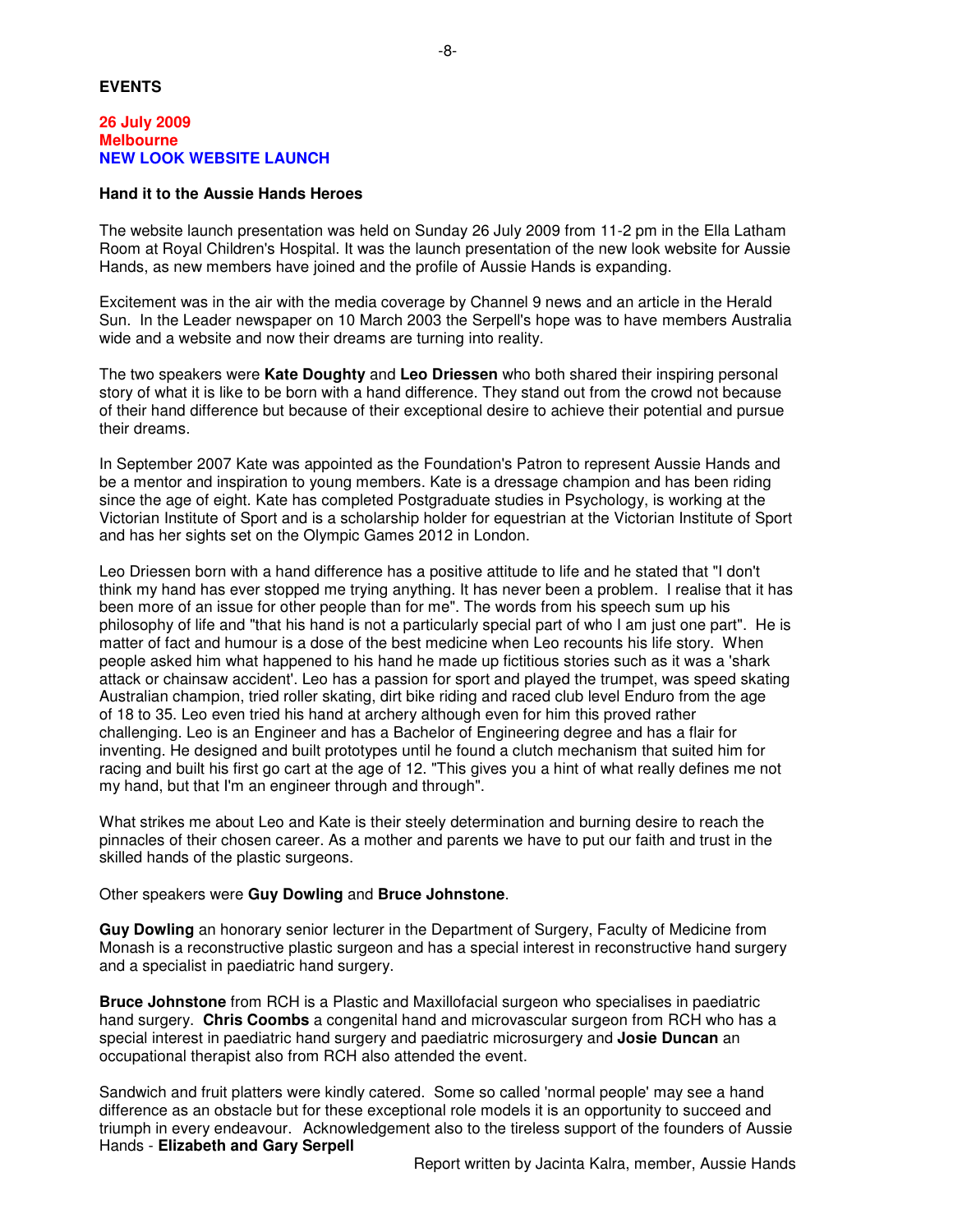## **15 November 2009 Port Melbourne XMAS FAMILY EVENT**

The Aussie Hands Family Event held on Sunday 15 November at Edwards Park in Port Melbourne was a huge success.

All those who attended had a wonderful time and enjoyed meeting new members from Heidelberg and Ballan.

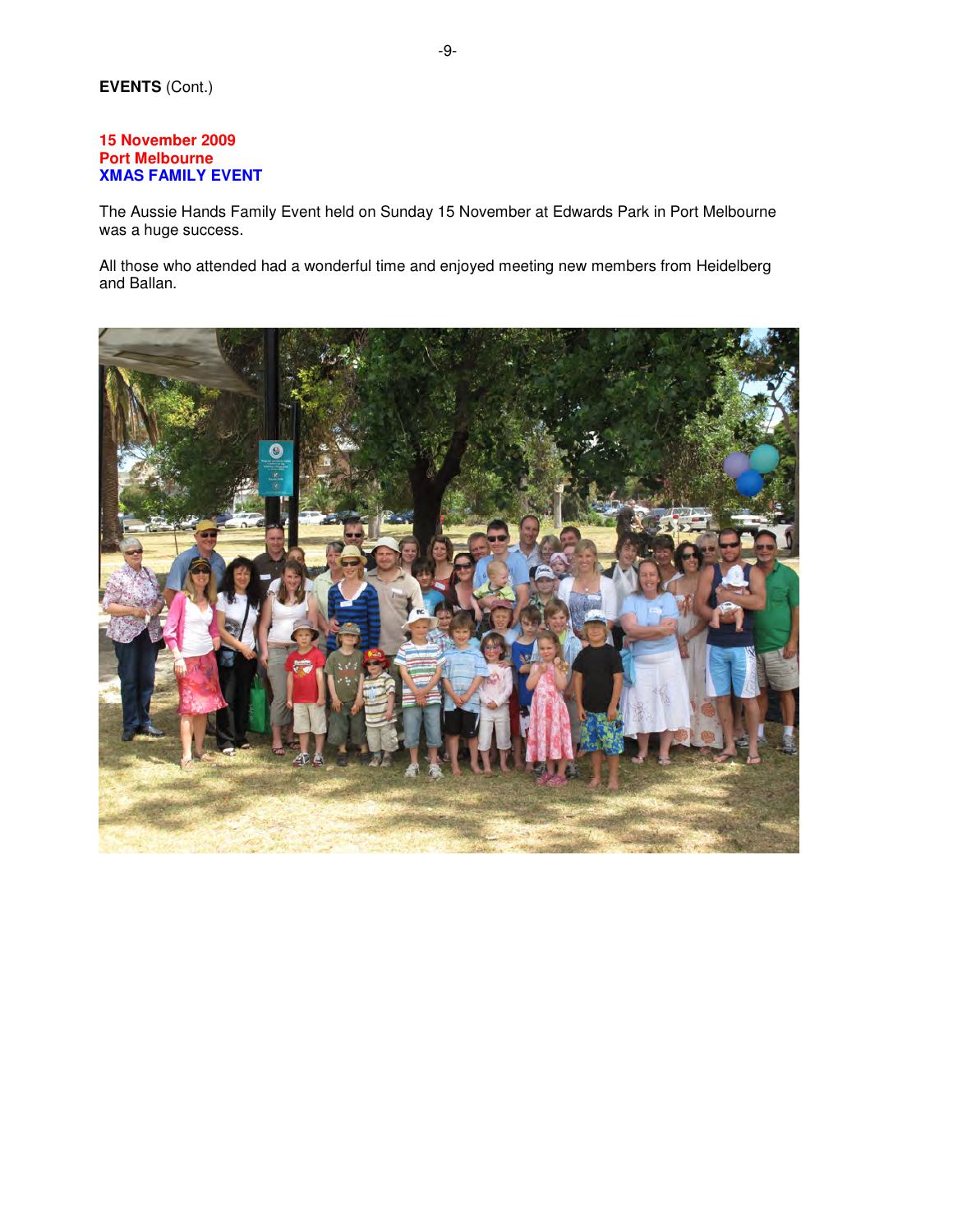#### **20 March 2010 Port Melbourne EASTER EGG HUNT**



On Saturday 20 March 2010, Aussie Hands arranged an Easter Egg Hunt at Edwards Park, Port Melbourne.

Several new members came along to meet others who shared their inspirational stories and talked about their children's recent operations and progress at kindergarten and primary school.

Aussie Hands Patron - Kate Doughty enjoyed meeting everyone and was pleased to see the kids having fun in the sun, especially searching for Easter Eggs! (kindly donated by Ernest Hillier Chocolates).

After a couple rounds of 'odds & evens' 4 families received vouchers to the Melbourne Aquarium and Lazy Moe's Restaurant.

#### Families in attendance:

Clarke, Bendigo | Cross, Altona Meadows | Currie, Baranduda (Wodonga) | Darii, Heathmont | Harris, Jan Juc | Howell, Berwick | Kavanagh, South Yarra | Maloney, St Kilda | McGregor, Ballan | Page, Morwell | Rhodes, Sunbury | Serpell, Coburg & Highett

PATRON - Kate Doughty and her friend Adam

Special visit by the Bromley family from Seaford

Volunteers - Danielle (Monash Univ) and Jimmy (Univ of Melb) captured the day on film and video.

Members also purchased 'Aussie Hands' mugs, key rings, USB sticks, cookie cutters, pens and T-Shirts.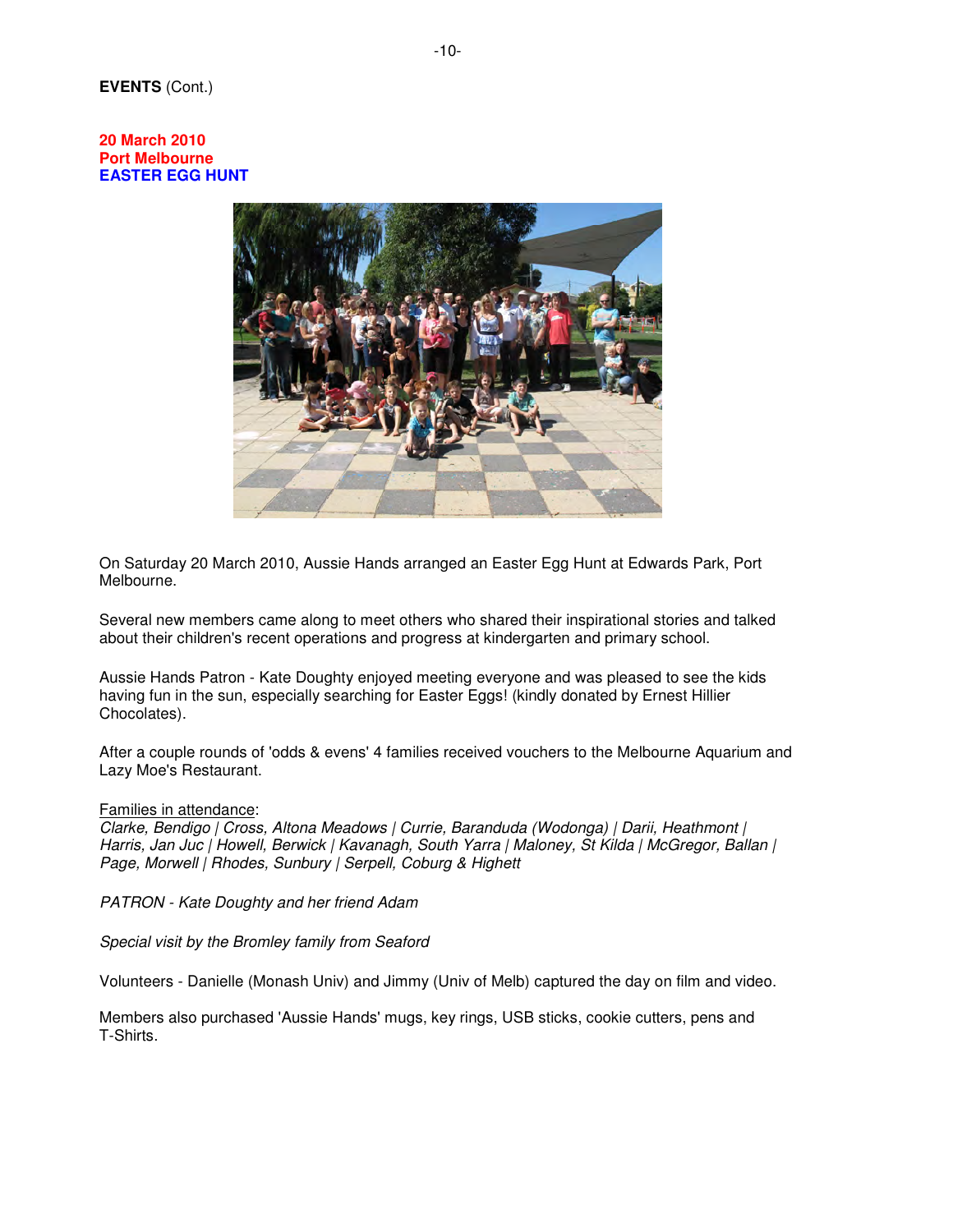#### **FUNDRAISING**

#### **24 October 2009 Melbourne Music Trivia Fundraising Event, Maritime Union of Australia**

This year's Aussie Hands Musical Trivia night was an immense success with 72 people gathering at the now familiar venue of the Maritime Union of Australia in West Melbourne.

Mal the 'music man' soon had us up dancing to an amazing array of hits that spanned the decades.

The night ran beautifully due mainly to the fine efforts of a crack team of students 'Final Step Productions' studying 'event management' at William Angliss Institute. Part of their course requirement was to plan and run a major event with the trivia night being their 'baby'. The theme of the evening was 'board games' and 'numbers'. Each table was allocated a board game name, eg., Monopoly, Chess, Scrabble, etc.

Planning began in August and judging by the reactions of delight when people saw how intricately their tables were decorated, it's easy to see how much effort went into the event.

Fundraising activities during the night included 'Odds & Evens' with the prize being a night for 2 on the Colonial Tramcar Restaurant. A similar activity using a deck of cards saw a quality dozen bottles of wine from Oakridge Winery as the prize. A silent auction of a HD flat screen TV raised \$550 (kindly donated by Faye and David Blackburn) and the raffle saw many tickets sold. Great prizes like a night for two at the Langham Hotel and outdoor entertaining package went to lucky ticket holders. When the three energetic and at times rowdy music trivia rounds were completed and the winners had been announced (Scattergories), it was time for a final burst of moving and grooving on the dance floor.

Again, with the ever-helpful 'Final Step Productions' to oversee the clean-up and pack-up of the venue, the night finished at a respectable midnight.

We cannot thank the 'Final Step Productions' enough for their terrific planning and vigilance in the successful running of the night. A huge thank you is also reserved for the many generous donors of cash and prizes to assist with the Foundation's raising awareness campaign. A total of \$3,526.90 was raised at the event.

The generous Donors acknowledged at this event were: Baker's Delight Coburg, Coles Preston, Christine Scates, David Bicknell & Nicole Harris, Elizabeth & Gary Serpell, Family One Medical Centre Cranbourne, Faye & David Blackburn, Genevieve & Lucas Bunyan, Hazel Kay, Ian Lamb, Kingston Arts Centre, Maritime Union of Australia, Melbourne Observation Deck Rialto, Melissa & Stephen Campbell, Nikoletta Bakacs, Officeworks, PL Plumbing, Rachael Boyd, Rosanna Golf Club, Safeway, The Comic's Lounge, The Good Guys Airport West, William Angliss Institute, Williamstown Bay & River Cruises.



Music & Dancing is enjoyed by all at the Music Trivia Fundraising Event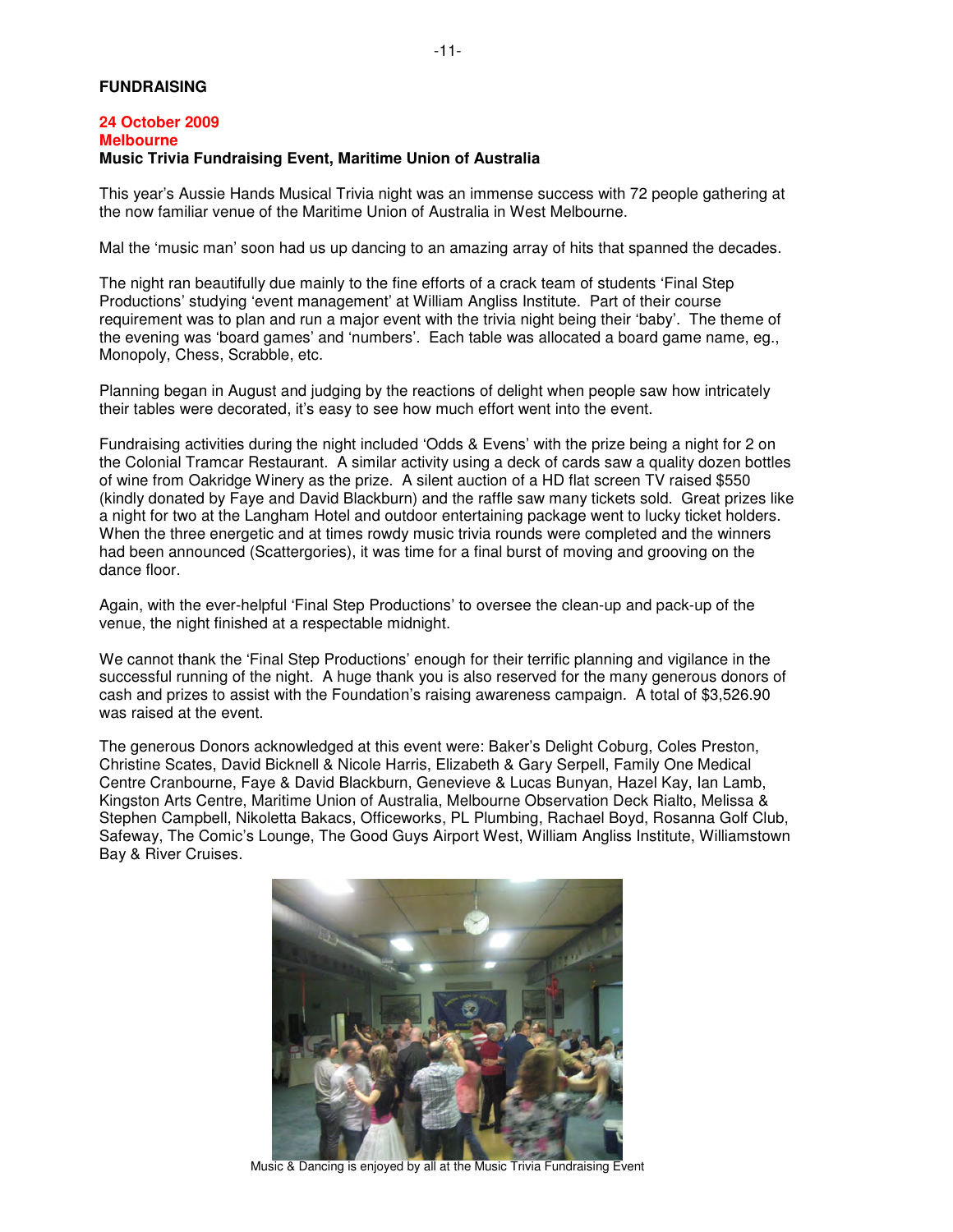## **FUNDRAISING** (Cont.)

#### **21 May 2010 Melbourne U2 Fundraising Event**

On Friday 21 May 2010, Aussie Hands held its first major fundraiser for the year. 75 guests attended the Angliss Restaurant in Melbourne. Gary Morris played 'Bono' very convincingly with all of the U2's hit songs wonderfully performed in three (30-minute) brackets.

The guests enjoyed a broad range of delicious canapés and various drinks as they danced or clapped to the music.

Old fundraising favourites like 'odds & evens' and a thumb-print game were enjoyed by many.

Michael Chan from Ray White Real Estate (Pascoe Vale/Coburg) conducted an auction of a framed U2 poster and a couple of wonderfully U2 'busts' handcrafted by Gary Morris himself.

A successful raffle was also conducted with 10 winners receiving prizes ranging from stylish women's clothing to a digital photo frame.

Kate Doughty, Aussie Hands Patron spoke about her busy studies and her exciting quest to represent Australia at the World Equestrian Games in Kentucky USA in October. Her pervading message was that her hand difference has never held her back in her amazing pursuits.

The evening wound up at about 11pm with the dulcet tones of 'Bono' aka Gary Morris still ringing in our ears.

Aussie Hands acknowledged generous donations/sponsorship from the following: Ashwood Meat Supply, Jodie Bridge, Civic Video Heidelberg, Crown, Fiona Marconi, Gary Morris, JB HI FI Heidelberg, Joe Leuzzi Flowers Victoria Market, Ma family, Amelia Oakley, Ray White Real Estate Pascoe Vale & Coburg, Stuart Staton, The Australian U2 Show, The Comic's Lounge, Victorian Tavern Gisborne.

Students training in 'event management' from the William Angliss Institute assisted the Vice President in coordinating another successful event.

\$911.70 was raised toward the Aussie Hands 'raising awareness' campaign.



Aussie Hands Patron - Kate Doughty with the Australian U2 Show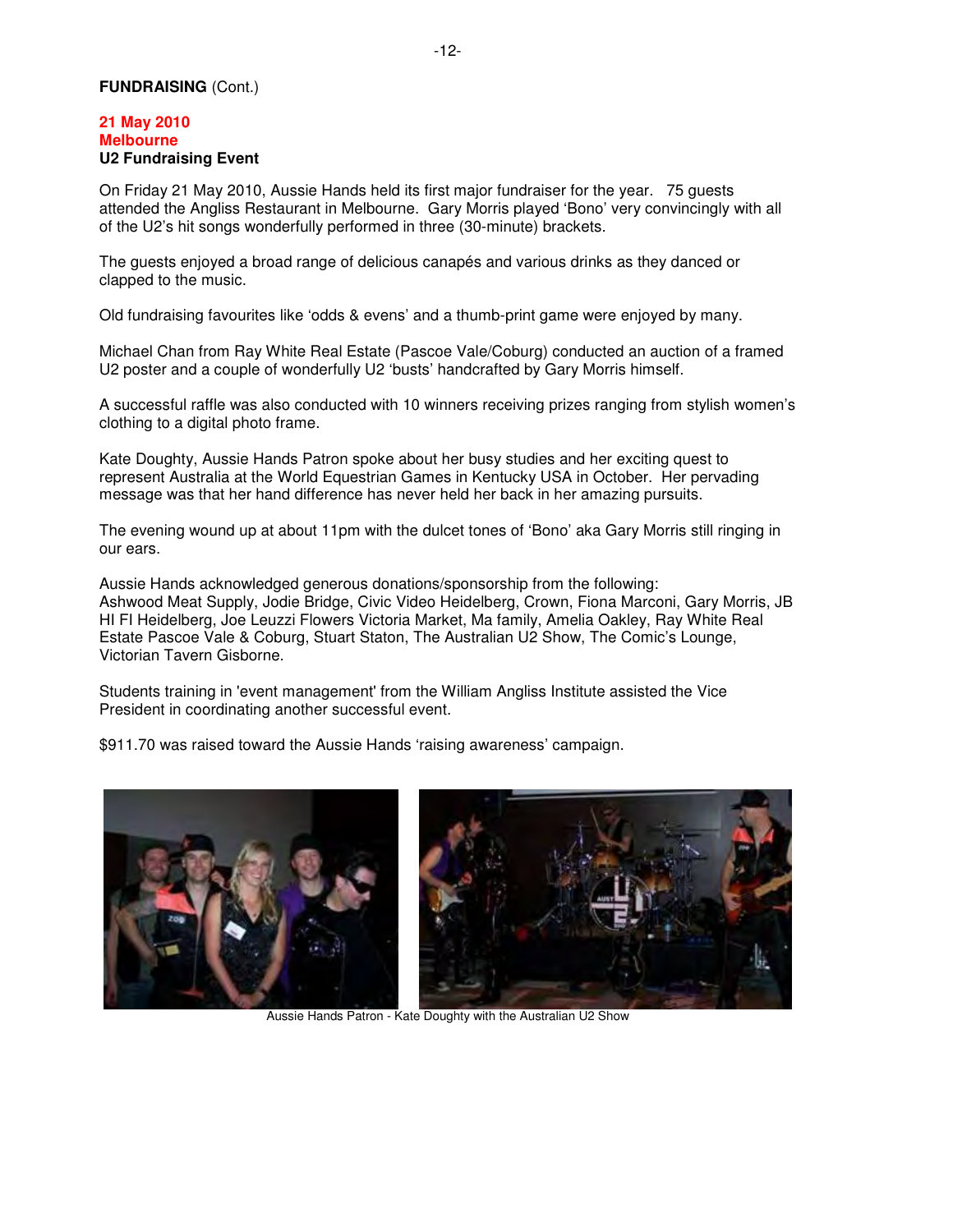# **DONATIONS**

- Online Donations established with Our Community GIVE NOW and also Humane Charities List
- Ritchie's Supermarkets link established so customers can use their Ritchie's supermarket card so they can choose Aussie Hands so Aussie Hands can receive a small donation
- PL Plumbing \$500
- Nelson Alexander Charitable Foundation \$1000

## **PROFESSIONAL DEVELOPMENT**

- Basic Media Training (15 July 2009) attended by E Serpell, Univ of Melb
- Planning your Organisations Future (10 August 2009) attended by E Serpell
- Media Secrets for Community Groups (8 September 2009) attended by E Serpell
- Weaving your Web (8 September 2009) attended by E Serpell
- Managing your Volunteers more Effectively (25 September 2009) attend by Volunteer Coordinators: O Lenoir & M Raju
- Cvent's Lunch Seminar on 'online event management software' (5 March 2010) attended by E Serpell & O Lenoir

# **VOLUNTEERS**

On 18 August 2009 and 13 May 2010 Aussie Hands attracted over 100 University students at the Volunteer Fair held at the University of Melbourne. Oceane Lenoir and Marilyn Raju established a file management system and coordinated volunteers for several months to undertake a few tasks. Samantha Fu is currently the new volunteer/project manager coordinator and has involved many volunteers to participate in Aussie Hands activities, events and day-to-day operational tasks.



Oceane Lenoir & Samantha Fu showcasing Aussie Hands at the Volunteer Fair, 18 August 2010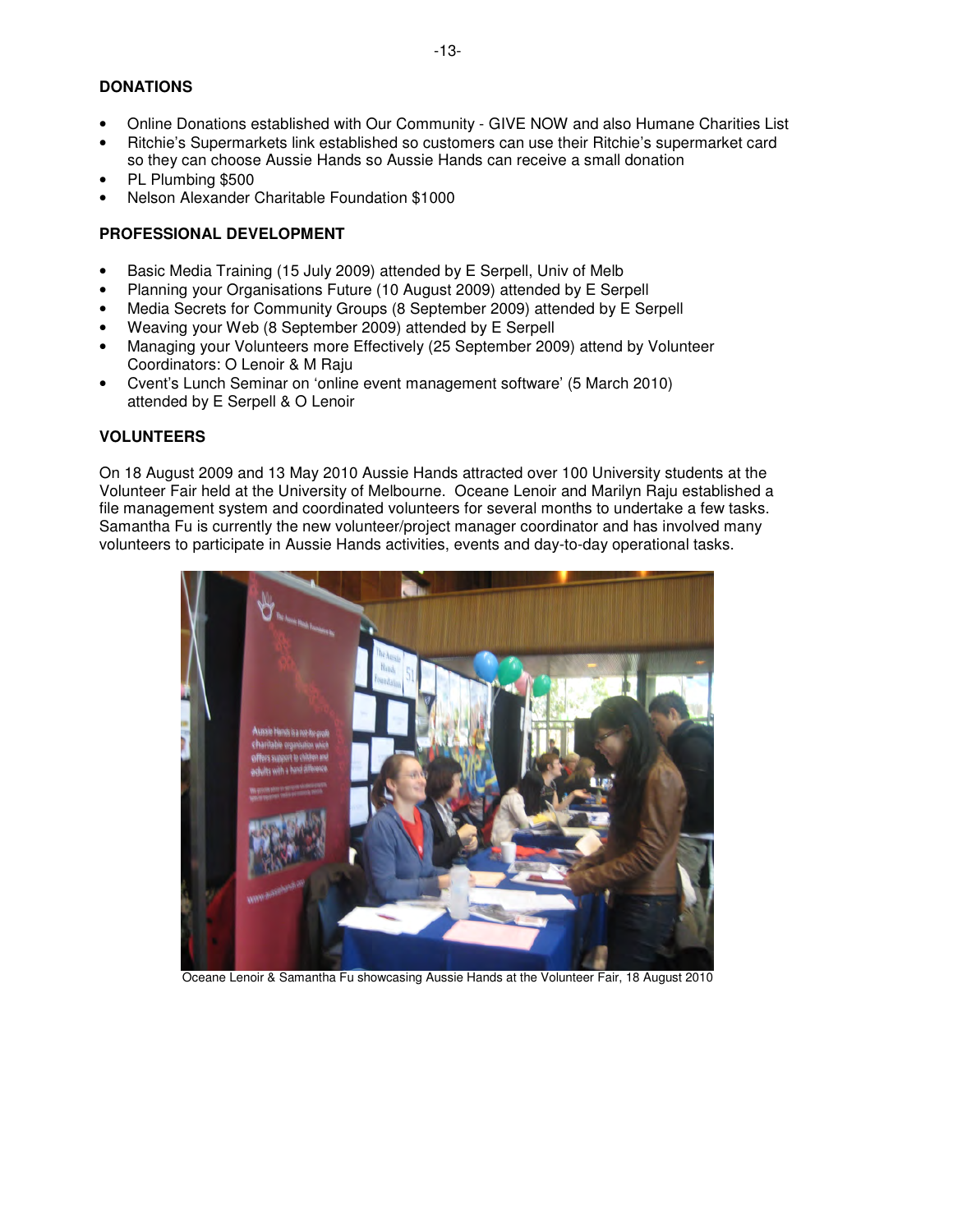# **OFFICE LOCATION**

In November 2009, new office furniture (funded by the Lord Mayor's Charitable Fund) was assembled and installed. Three (3) filing cabinets were purchased for \$20 each from the University of Melbourne, Faculty of Business & Economics.

Volunteers have been doing several tasks in the office utilising the facilities of Ross House.

MACADVICE allow Volunteers to access the internet through their internet network whilst in the office. MACADVICE's office is opposite the Aussie Hands office on the ground floor. Aussie Hands is very grateful for the 'free' internet access.



The cost for rent is approximately \$280 per month. Ross House is located at 247 Flinders Lane, Melbourne

# **ACHIEVEMENTS**

- From July 2008, membership increased from 54 to 90 (including interstate)
- Most grant applications submitted were successful
- Successful establishment of external relations with Milan, Italy and the United Kingdom
- Volunteers utilising new office located in Flinders Lane, Melbourne
- Increased Media

#### **GREETING CARDS**

Maria Welsh (member) has sent lovely Birthday Cards and Christmas cards over the last year. Unfortunately, Maria withdrew her services from this task in August 2010. The Vice President will continue to send greeting cards until an appropriate replacement volunteer/member is appointed.

#### **ACKNOWLEDGEMENTS**

- WEBSITE Fiona McClure and Marco Bresciani
- Venue for Events MARITIME UNION OF AUSTRALIA
- EVENT MANAGEMENT William Angliss Institute
- FINANCE Nunzio Panella, Oxford Accounting Group
- GREETING CARDS Maria Welsh
- BOARD OF MANAGEMENT and VOLUNTEERS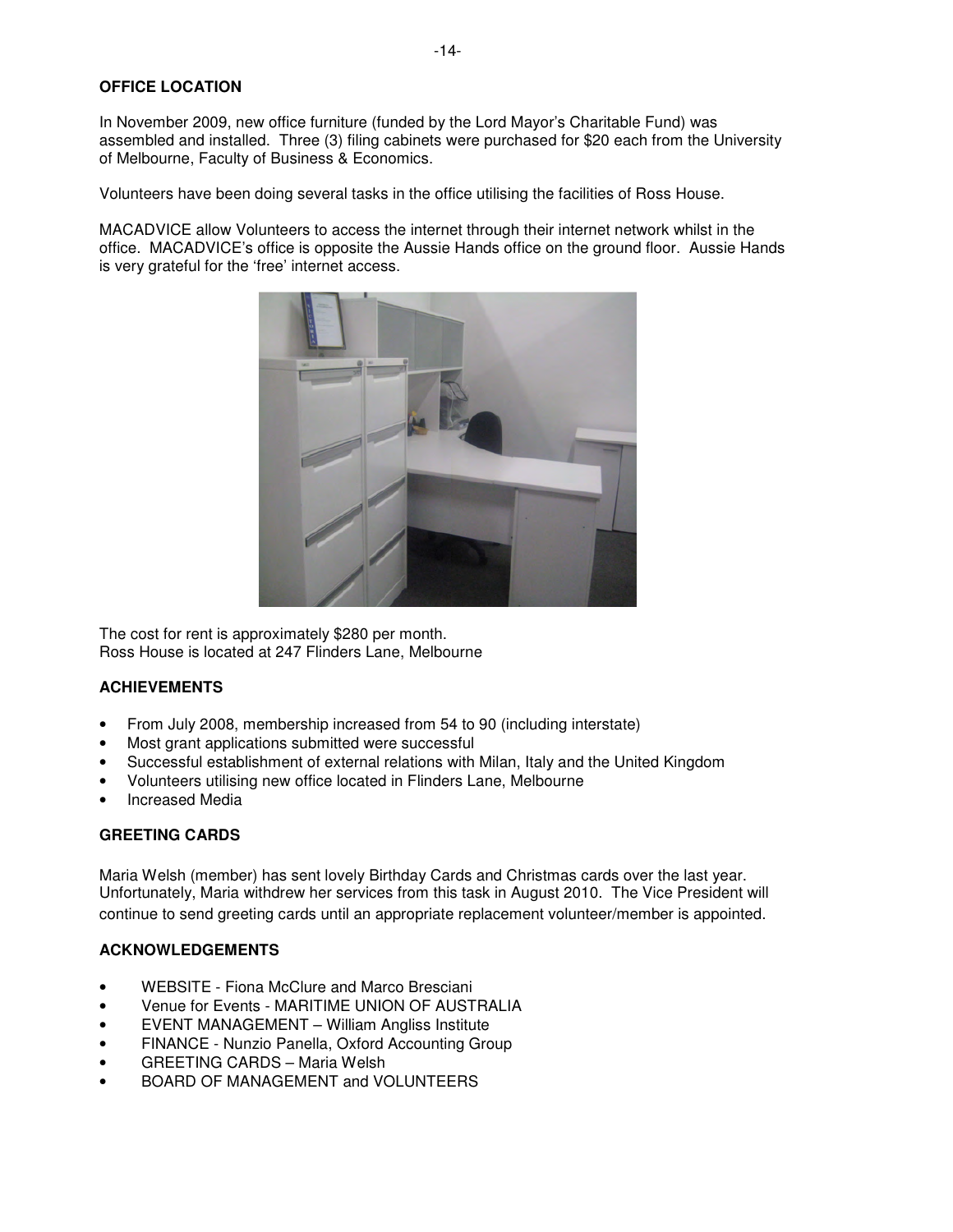### **GOALS 2011**

RAISING AWARNESS CAMPAIGN Circulate more information brochures nationally before March 2011

MEDIA Feature in at least 5 articles/stories for TV, RADIO, Newspapers & Magazines

VOLUNTEERS Increase recruitment and regular involvement on current and future projects

**SPONSORSHIP** Attract Corporate Sponsorship

**PARTNERSHIPS** Attract/negotiate future partnerships with Professional Australian Hand Associations/Organisations

**WEBSITE** Continue to maintain and provide additional information on Books/resources/special equipment; Medical Technology and LINKS

FACEBOOK

Enhance the Aussie Hands FACEBOOK page to link with website to raise awareness and increase membership.

# **PATRON – KATE DOUGHTY**

Since September 2007, Kate Doughty (who has a hand difference) has been the Foundation's Patron.

Kate attends most Aussie Hands events and is a great mentor and inspiration, particularly to young members.

Kate has completed Postgraduate Studies in Psychology at Deakin University and is a scholarship holder for Equestrian at the Victorian Institute of Sport. Kate is a full time dressage rider and trainer and was on the National Squad for dressage at the 2010 National Championships held in Toowoomba during June. She did extremely well at the selection trials and was shortlisted for the World Equestrian Games (October 2010, Kentucky USA).



Apart from aiming to maintain her status in the Dressage ring, Kate is busy completing her thesis and works at the Victorian Institute of Sport, assisting elite athletes with career and educational guidance outside their sporting endeavors.

Kate always enjoys Aussie Hands events and is keen to meet members and hear their inspirational stories too.